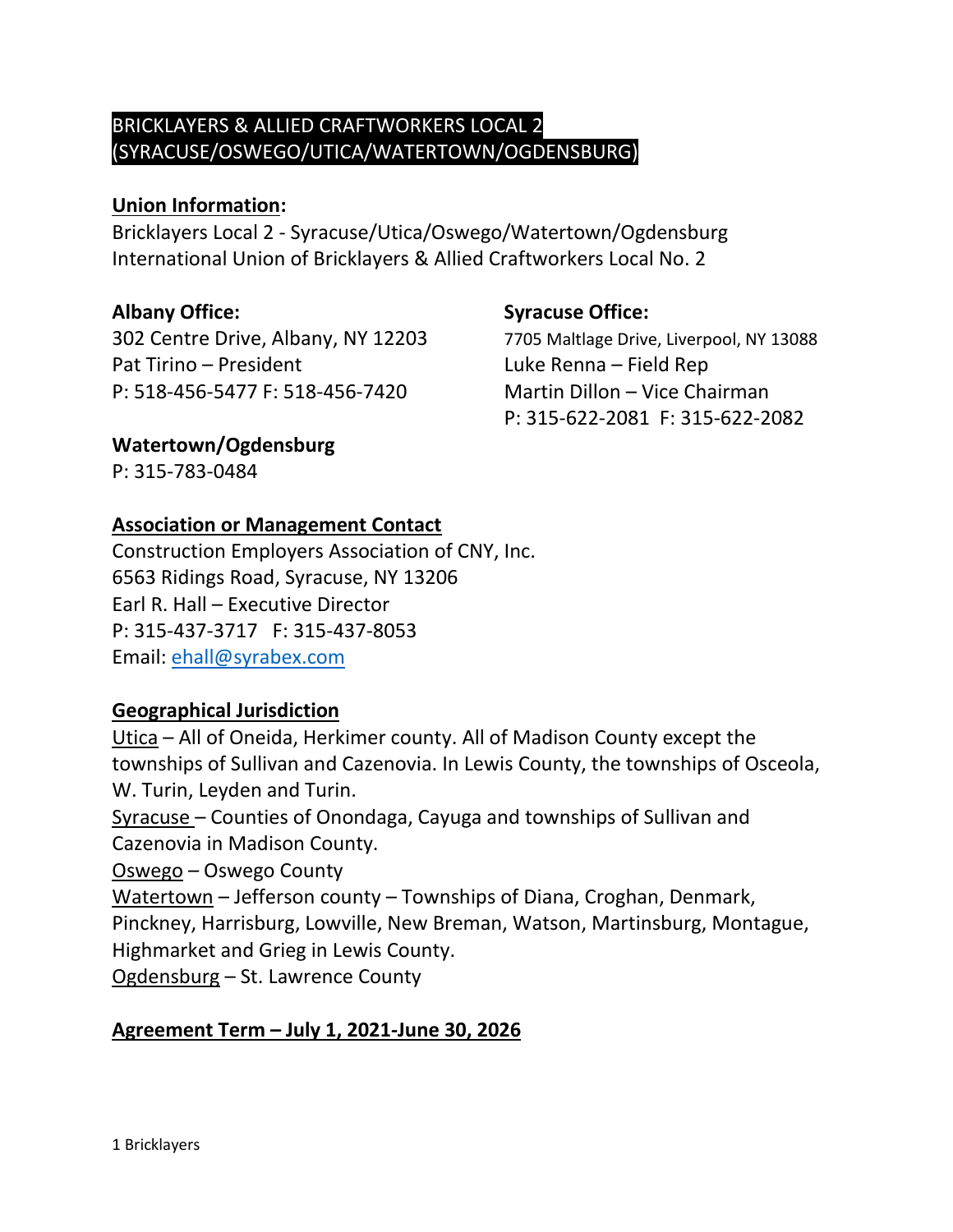# **UTICA Wage Rates and Effective Dates:**

|                                 | <u>7/1/2021</u> |
|---------------------------------|-----------------|
| Journeyman                      | 36.89           |
| Welfare/Annuity                 | 10.25           |
| <b>Local Pension</b>            | 7.45            |
| <b>BACPPF</b>                   | .60             |
| Int. Pension                    | .30             |
| <b>IPFPPA</b>                   | .24             |
| <b>Training &amp; Education</b> | 1.49            |
| <b>IAP</b>                      | .17             |
| Local Dues (deduct)             | $-1.99$         |
| Int. Dues (deduct)              | $-57$           |
| Defense & Benefit Fund (Deduct) | $-.20$          |
| PAC (Deduct)                    | $-0.08$         |
| Vacation (Deduct)               | $-1.65$         |
| Syracuse - Building             |                 |
| Journeyman                      | 35.95           |
| Welfare/Annuity                 | 10.15           |
| <b>Local Pension</b>            | 7.13            |
| <b>BACPPF</b>                   | .60             |
| Int. Pension                    | 1.50            |
| <b>IPFPPA</b>                   | 1.20            |
| <b>Training &amp; Education</b> | 1.45            |
| <b>IAP</b>                      | .17             |
| Local Dues (Deduct)             | $-2.02$         |
| Int. Dues (Deduct)              | $-58$           |
| Defense & Benefit Fund (Deduct) | $-.20$          |
| PAC (Deduct)                    | $-.08$          |
| Vacation (Deduct)               | $-1.65$         |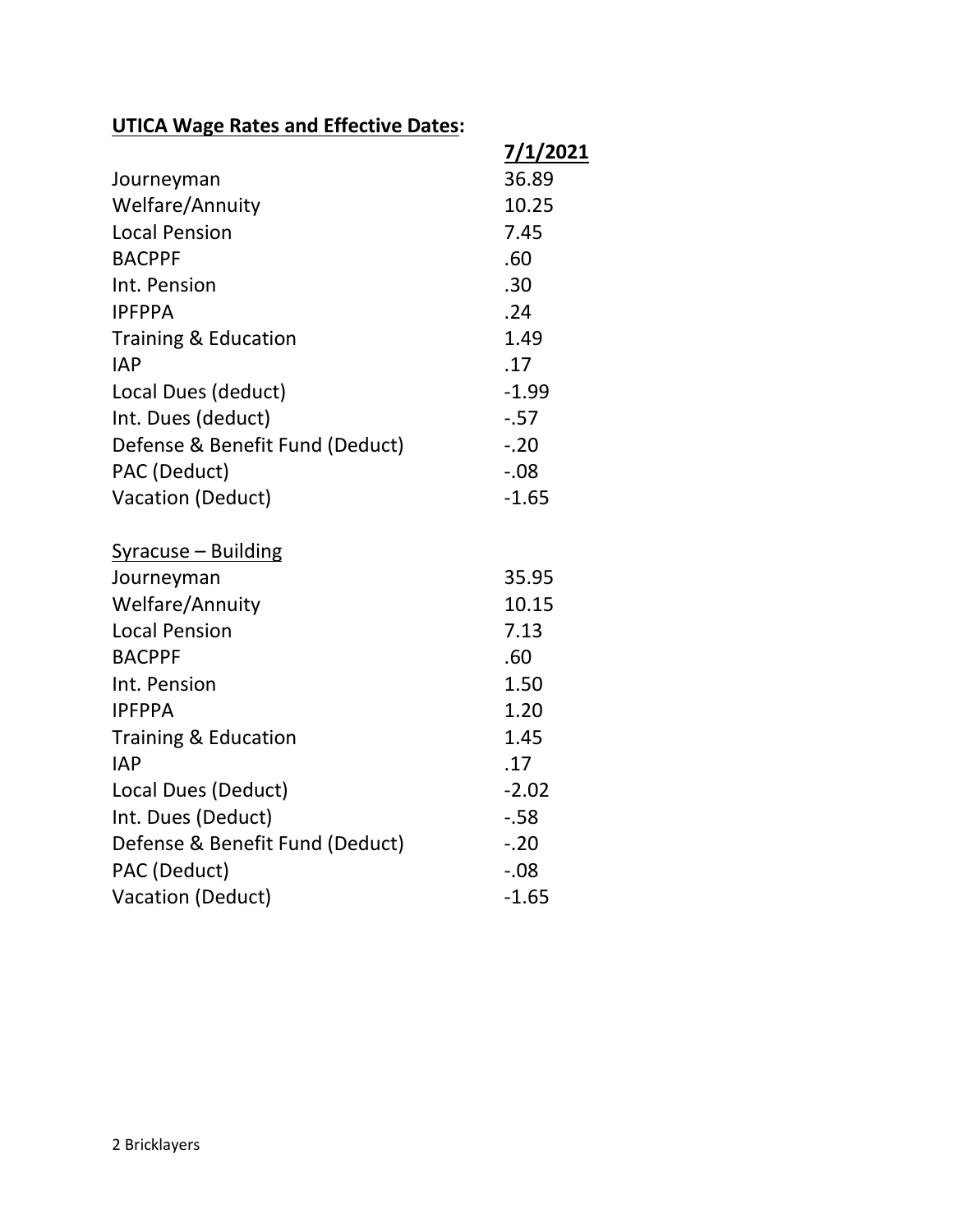| Oswego – Building       |         |
|-------------------------|---------|
| Journeyman              | 36.35   |
| <b>Welfare/Annuity</b>  | 10.10   |
| <b>Local Pension</b>    | 7.84    |
| <b>BACPPF</b>           | .40     |
| Int. Pension            | 1.00    |
| <b>IPFPPA</b>           | .80     |
| Training & Education    | 1.49    |
| <b>IAP</b>              | .17     |
| Local Dues (Deduct)     | $-2.02$ |
| Int. Dues (Deduct)      | $-58$   |
| Defense & Benefit Funds | $-.20$  |
| PAC (Deduct)            | $-.08$  |
| Vacation (Deduct)       | $-1.65$ |

| Watertown - Building            |         |
|---------------------------------|---------|
| Journeyman                      | 36.34   |
| <b>Welfare/Annuity</b>          | 9.90    |
| <b>Local Pension</b>            | 7.74    |
| <b>BACPPF</b>                   | .50     |
| Int. Pension                    | 1.50    |
| <b>IPFPPA</b>                   | 1.20    |
| Training & Education            | 1.46    |
| <b>IAP</b>                      | .17     |
| Local Dues (Deduct)             | $-2.04$ |
| Int. Dues (Deduct)              | $-58$   |
| Defense & Benefit Fund (Deduct) | $-.20$  |
| PAC (Deduct)                    | $-0.08$ |
| Vacation (Deduct)               | $-1.65$ |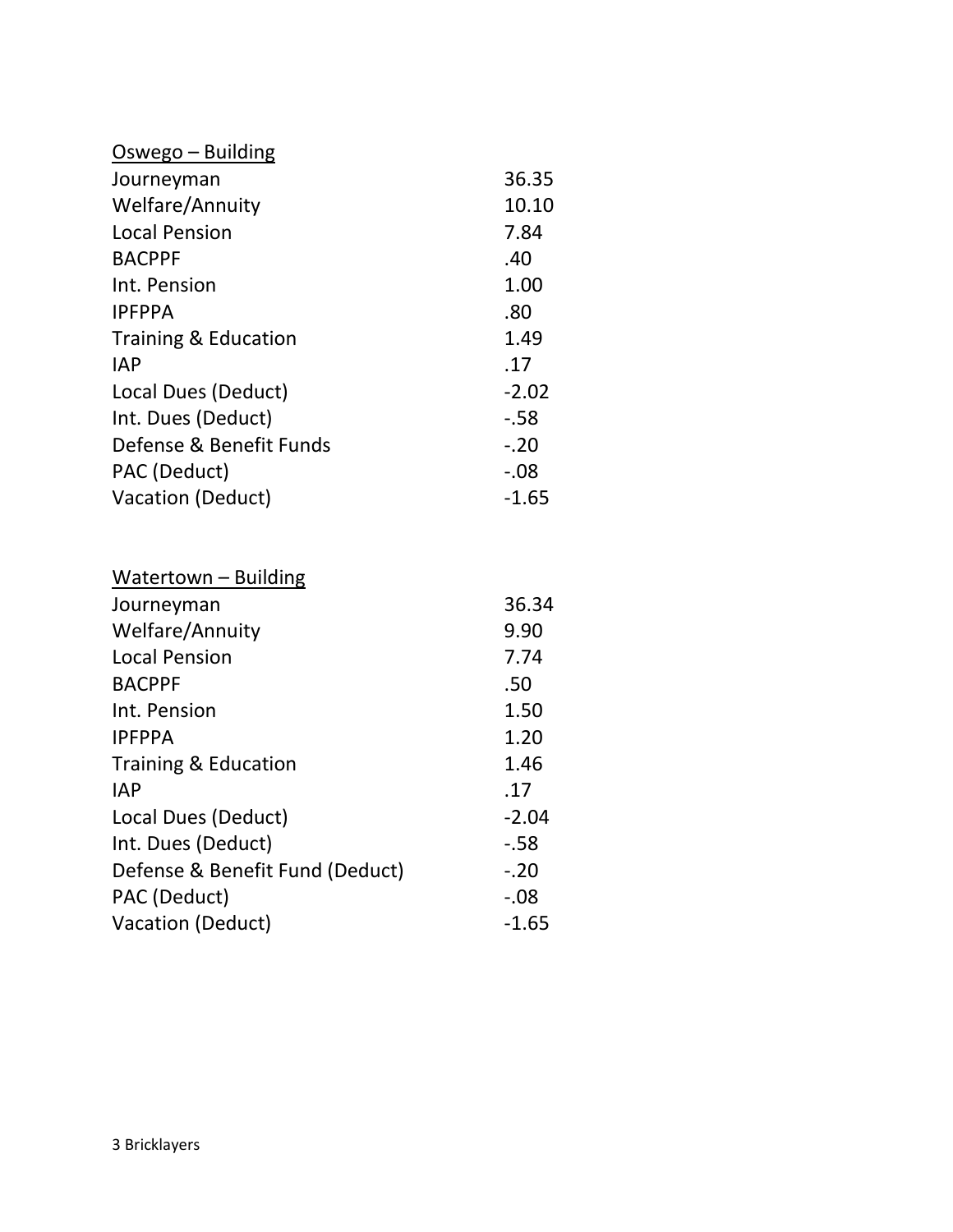| Ogdensburg – Building           |         |
|---------------------------------|---------|
| Journeyman                      | 35.69   |
| <b>Welfare/Annuity</b>          | 9.65    |
| <b>Local Pension</b>            | 7.35    |
| <b>BACPPF</b>                   | .60     |
| Int. Pension                    | 1.50    |
| <b>IPFPPA</b>                   | 1.20    |
| Training & Education            | 1.47    |
| <b>IAP</b>                      | .17     |
| Local Dues (Deduct)             | $-2.00$ |
| Int. Dues (Deduct)              | $-0.57$ |
| Defense & Benefit Fund (Deduct) | $-.20$  |
| PAC (Deduct)                    | $-0.06$ |
| Vacation (Deduct)               | $-1.65$ |

# **Fringe Payments & Reports**

Forward as follows: BAC LOCAL 2 FUND OFFICE: 300 Centre Drive, Albany, NY 12203 1-800-664-8314 P: 518-456-0259 F: 518-456-4431

#### **Overtime**:

1 ½ X Monday-Saturday – 2X Sunday and Holidays. Saturday make-up (See Work Day)

#### **Work Day, Week**

8 hours/day Monday-Friday 8:00am-12:00pm and 12:30pm to 4:30pm. Saturday may be used as a make-up day at straight time if day is lost during the week to inclement weather. Eligibility for Sat. make-up, employee must have worked at least 16 hours, but no more than 32 hours during the present work week.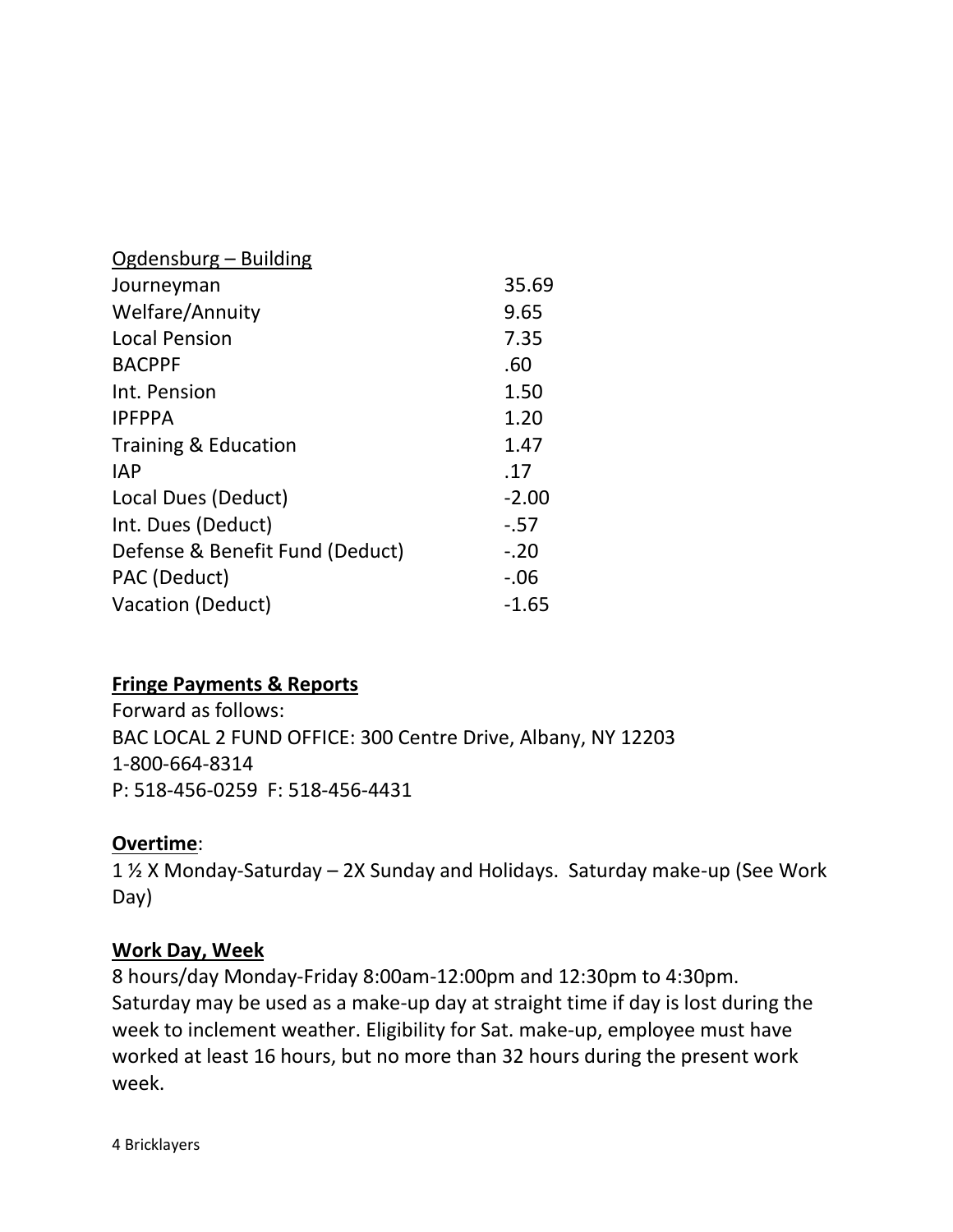Travel trades (Pointer, Caulker, Cleaner) allowed to work up to 10 hours per day for 4 days at straight time. Any work over 10 hours/day or 40 hours/week paid at 1 ½ X.

# **Hours of Work**

To the extent permitted by law, the work week may be four days in duration (Mon-Thurs) with each day consisting of 10 hours work at the straight-time rate. Any work performed outside these limits would be at the appropriate overtime rate. It is the intent of the parties that a 4-10's schedule shall be for a minimum of four days in a row. Where a 4-10's schedule is worked, Friday shall be allowed as a make-up day for any hours missed due to inclement weather, up to 40-hours at straight-time. If, however, weather prohibits work on Friday, Saturday is allowed, but will be worked at the appropriate overtime rate. If the 4-10's schedule is Tuesday-Friday, Saturday make-up is allowed under the same conditions as above.

#### **Overtime**

Saturday is also payable at the straight-time rate if the employee misses work, except where a doctor's or hospital's verification of illness is produced Mon-Fri when work was available to the employee. The intent is to challenge the abuse of some employees missing work Mon-Fri intentionally and then going back to work for time and  $\frac{1}{2}$  pay on Saturday.

#### **Paid Holidays** – None

# **Travel** – None

**Reporting Pay** – 2 hours work or 2 hours pay at applicable hourly rate, except where due to bad weather, utility failure, strike, riot, civil disturbance, or demonstration interfering with job or other conditions beyond employer control. Employee may choose to wait, if weather clears and work begins, pay shall begin at start of actual work.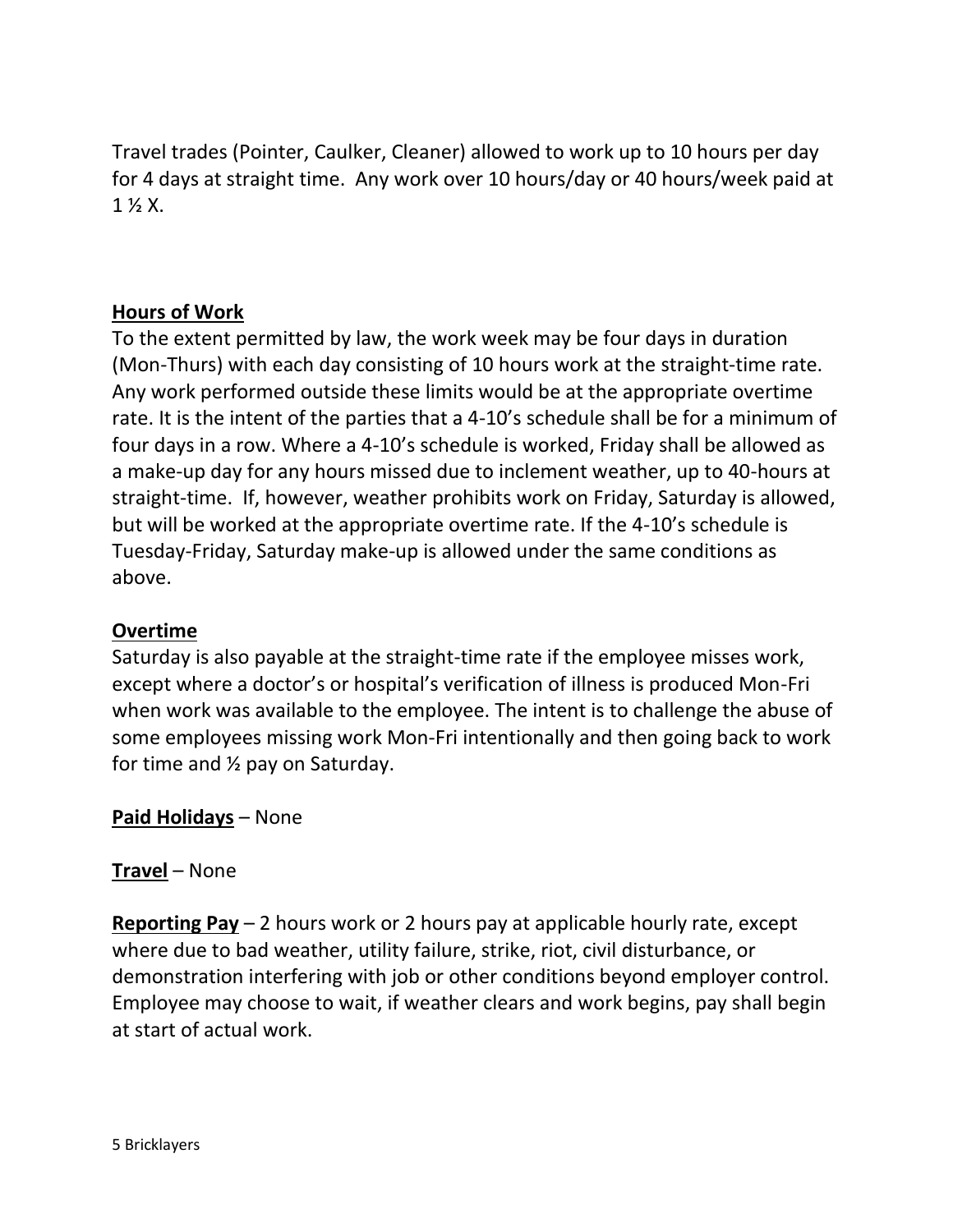**Shift Work** – 8-7  $\frac{1}{2}$  - 7  $\frac{1}{2}$  Monday – Friday. 2<sup>nd</sup> and 3<sup>rd</sup> shifts paid at 1 1/7 X reg. rate of pay. Two shifts – same provisions and pay differential. Occupied premises – A shift may be worked in any occupied building outside regular work hours at 7 ½ hours work for 8 hours pay. On Saturday, Sunday and Holidays, work shall be performed at the appropriate OT rate.

# **Foreman**

3 or more masons, one is working foreman - +1.00 over journeyman 10 or more masons, non-working foreman - +10% over foreman rate

| <b>Apprentice Information</b> |                 | In accordance with Local JAC Programs:                           |  |
|-------------------------------|-----------------|------------------------------------------------------------------|--|
| <b>Wages</b>                  | <b>Benefits</b> |                                                                  |  |
| 0-750hrs                      | 55%             | 0-500 hours – No local Pension and all other<br>benefits in full |  |
|                               |                 | 501-750 hours – full benefits                                    |  |
| 751-1500hrs                   | 60%             | <b>Full Benefits</b>                                             |  |
| 1501-2250 hrs                 | 65%             | <b>Full Benefits</b>                                             |  |
| 2251-3000 hrs                 | 70%             | <b>Full Benefits</b>                                             |  |
| 3001-3750 hrs                 | 75%             | <b>Full Benefits</b>                                             |  |
| 3751-4500 hrs                 | 80%             | <b>Full Benefits</b>                                             |  |
| 4501-5250 hrs                 | 85%             | <b>Full Benefits</b>                                             |  |
| 5251-6000 hrs                 | 90%             | <b>Full Benefits</b>                                             |  |

# **Special Provisions**

No Strike/No Lockout Clause

Contractors may travel with regular men, however, 50% of employees on a project shall be members of the local union covering the project. At no time shall there be less than 90% of the employees on the craft on any 1 project who are not legal residents of D.C. territory.

Employees working on a two-point suspension scaffold shall receive \$5.00 per day more and shall assist in rigging same. Special dispensation and conditions for pointing, caulking and cleaning contractors – see agreement.